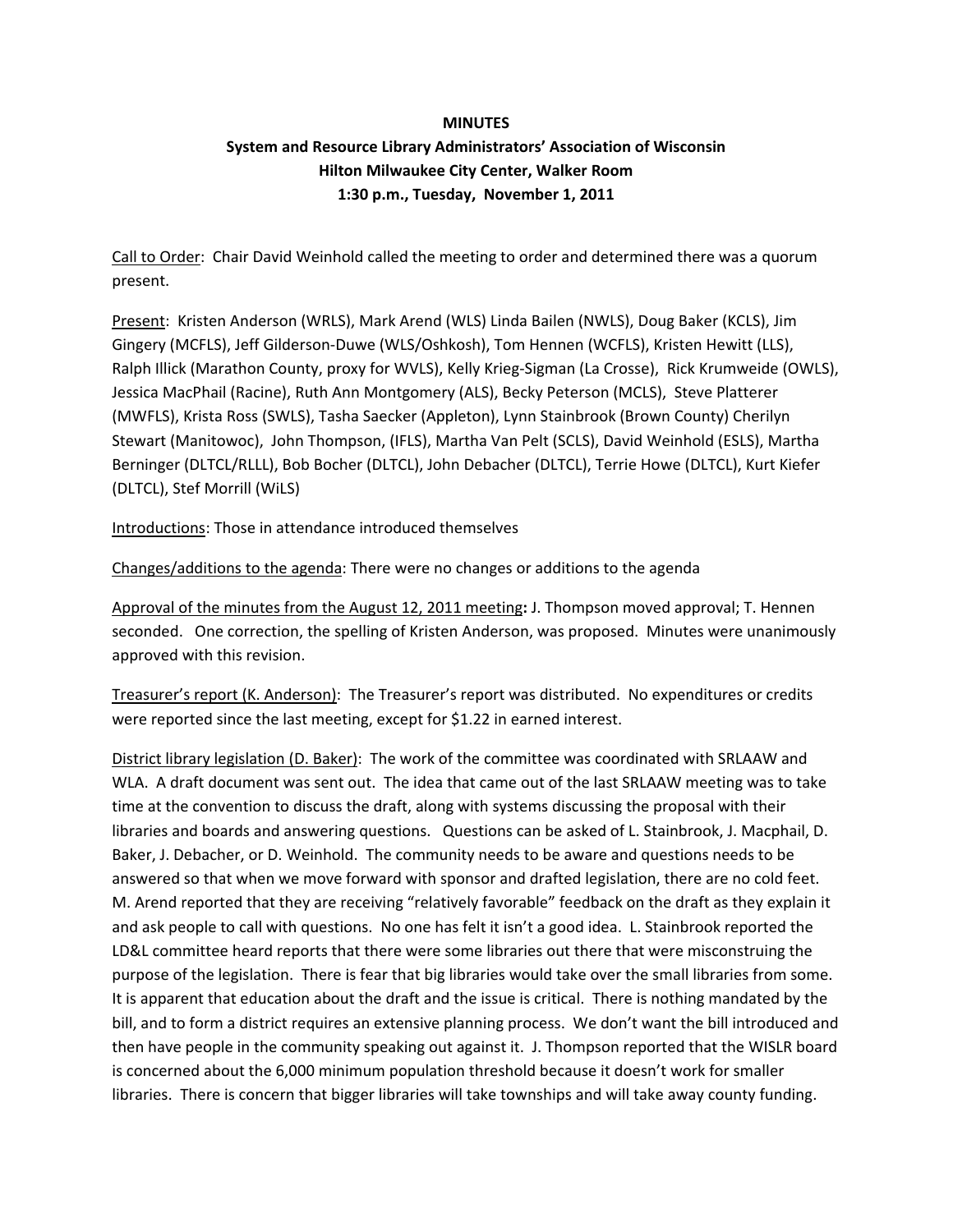Paul Nelson will be speaking with the WISLR board about it. The 6,000 was added in this draft because it is the level that requires a grade 1 librarian. As a separate entity, the library district will be responsible for human resources, legal, payroll, etc., and there was the belief that linking that to a Grade 1 certification made sense. The concern that caused this addition was that, for smaller libraries, it would be too much to handle all of the necessary business functions of the district. There was some discussion about requiring a Grade 1 certification regardless of size of district, and discussion of removing this requirement from the draft. J. Gilderson‐Duwe expressed that the word "consolidation" may be the concern. There has been loss of local identity in communities as school consolidation has occurred, and the library may be the last local institution. J. Debacher had suggested 10,000 as a threshold based on other states, and believes that there needs to be a critical mass of population for a district because of the need to carry out elections, etc. There was further discussion of lowering the threshold to a grade 2 certification because a district could certainly be doable with a moderately sized village and surrounding townships. W. Burkhalter expressed concern that if a district is undertaken without thought being given to the complexity, the system will need to do a lot of the guiding and directing for district creation. It's important to have someone with the proper qualifications forming the district. L. Stainbrook supported this statement. Without a city to rely on, everything would be on the district personnel: facilities, legal things, etc. T. Hennen raised the question about Milwaukee County: why is there no exception for them as in other legislation? There is no need for it. T. Hennen raised the question of sponsors for the bill. D. Baker believes there are sponsors, but there is a question of the timeline. Right now, we are making sure that the library community is up to speed, and then the next thing is looking for sponsors. The League of Municipalities has been asked to review, and they will do that in early 2012, and may include it in their legislative agenda. It has all of the touchstones related to local control that they look for in a proposal. We need to be cautious in working with the legislators. Because of redistricting, we can't be certain who will be there, so we may look for people to sponsor in the Spring after things are settled. Libraries should be encouraged to continue to ask questions of the committee members. The committee members are also available for webinars for other library systems. It is important to emphasis that creating a district is not mandatory.

LSTA Evaluation Plan 2008‐2012 (T. Howe): In the last couple of months, many groups have been asked to provide feedback in an effort to gather as much information as possible for the five year evaluation.

The first question posed to the group was, "Are there certain LSTA projects or grant categories that you thought were valuable or noteworthy?" Projects mentioned were:

- Job support grants: they were timely and well used.
- E-content summit and licensing.
- Broadband connections.
- Intersystem delivery funding.
- System technology projects.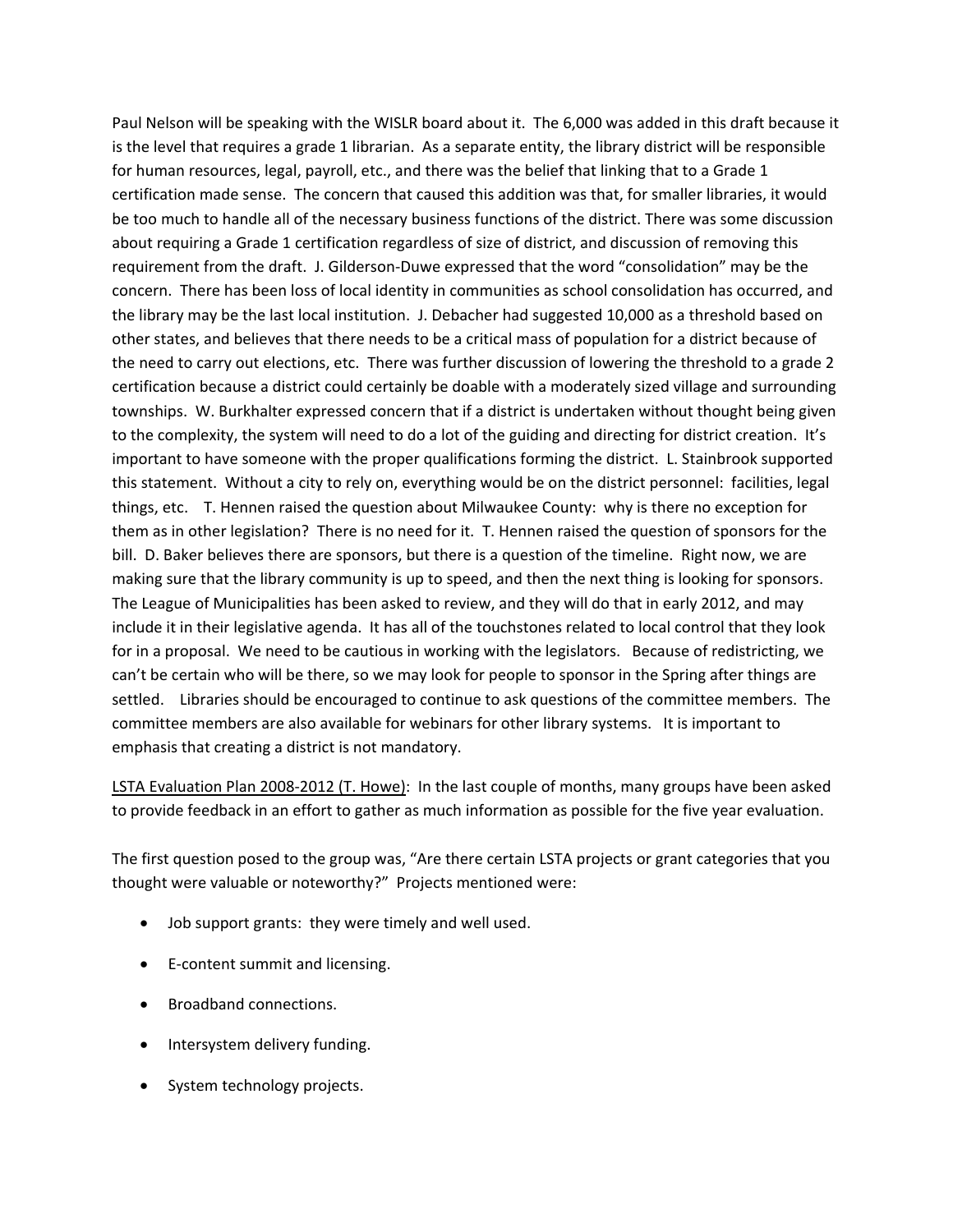• Innovative technology.

D. Baker asked if there was still a need for shared system grants. B. Bocher reported that about 95% of libraries are in shared systems. We've reached a critical mass where most large libraries are in shared systems.

The next question posed was, "What categories have not been so valuable in the last five years?" Categories mentioned were:

- WISCAT.
- While digitization categories could be useful, they are often not because of restrictions placed on what can be done.
- ILL at RLLL or RLLL in general, if you want to go further.
- Statewide library card access project.

B. Peterson asked what happens to LSTA funds that are not applied for in the special needs categories? There is a two-year window for spending the funds received, so they can be returned to the general pot and reallocated for projects the following year.

The next question posed was, "What projects would be appropriate for statewide library needs to be addressed with LSTA funds?" Projects mentioned included:

- Construction projects: construction used to be covered. It's not highly likely that it will be added back in, but we can still say it.
- Statewide ILS.
- More broadband.
- More e-book content; more manpower to do selection and coordination of the statewide ebook collection.
- Pilot projects for experimenting with music download stations and other types of download stations in libraries.
- Further follow‐up on other e‐book summit recommendations.
- Additional support for job creation: with the current environment, working with small business and chamber of commerce and other business partnerships could bring additional funding.
- Use for staff for pilot programs: Pay for one year of staffing for a project in order to prove value and convince others to fund it.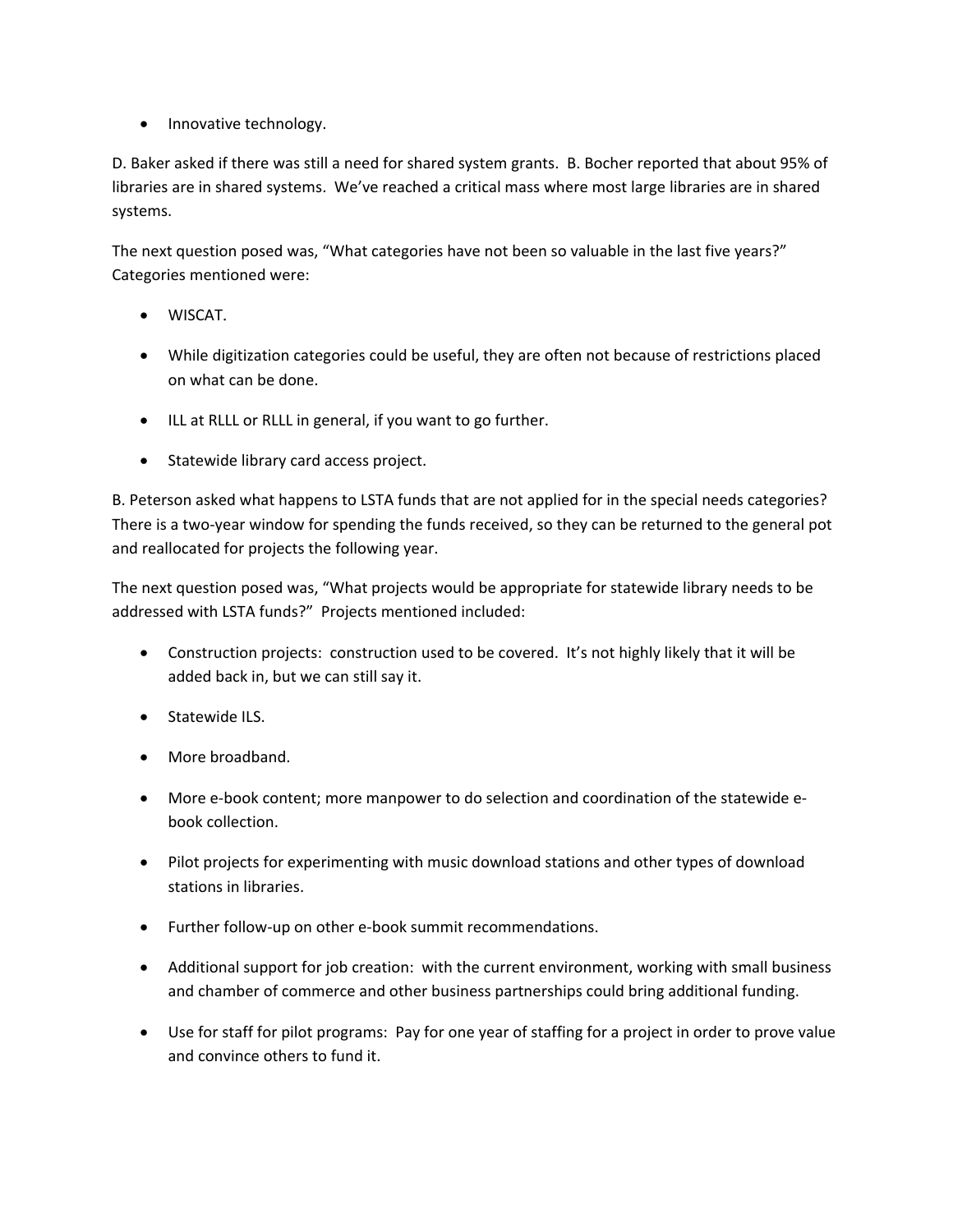Annual report 2011 stuff (J. Debacher): At a national level, there are not new data elements to be included in the annual report. There were some proposed that would take the place of the annual technology survey that has been done in conjunction with the Gates Foundation for the past years. This is the final year of the survey.

A memo has been sent to directors and to the IT list explaining that the only changes are "books and serial volumes in print" is changing to just "books in print." There is no longer the need to figure out volumes, just what is bound. Hopefully, more systems will want to pre‐load data for their member libraries this year. A template will be created for each system to pre‐load number of e‐books, downloadable video/audio, system‐owned databases and usage of databases, federal grant money distributed to libraries, grants from the system to the libraries from state funds, etc. J. Debacher can then upload this data to pre‐populate information for the library annual report. If libraries are comfortable with numbers supplied from the system for things like circulation, then those can be pre‐ populated as well. The numbers can't be locked after being pre‐populated, so the libraries can still edit them.

DLTCL is starting a new contract period with the vendor, and it looks like we can continue with Counting Opinions.

J. MacPhail asked if there is discussion at the federal level on electronic use and if there has been any change? There has not been anything established nationally for electronic use. These numbers can't be counted as circulation. Trying to change this in the state may elicit some pushback from counties, as reimbursement covers all costs, and paying for all costs, including overhead, building, and staffing for an electronic transaction may not seem proper. If there is a legislative review, the formula for reimbursement needs to be reviewed.

D. Weinhold asked that, for electronic resource use, does it include any resources? Local databases can be included, but that is probably a fuzzier number. All of us are becoming more adept and comfortable in how these numbers are tracked, but there is still inconsistency. We need to develop a framework and more consistency.

S. Platterer asked if there is a system‐level Advantage account funded by the system, would the use be put at the system or the library level? It's one collection of works owned by the state or system. Member libraries should report it for circulations, but the dollars are reported at the system level. This is another area for discussion.

D. Baker commented that the biggest problem as we move to digital resources is that we are still trying to compare physical and digital circulation, and we can't compare them as apples to apples. While there is a focus on reimbursement right now, in a few years from now, more than half of the use will be digital, and there will be a great need to explain the change and compare. With consortial arrangements, breaking down the formats – particularly dollars spent on formats ‐‐ to compare to physical items will get more difficult.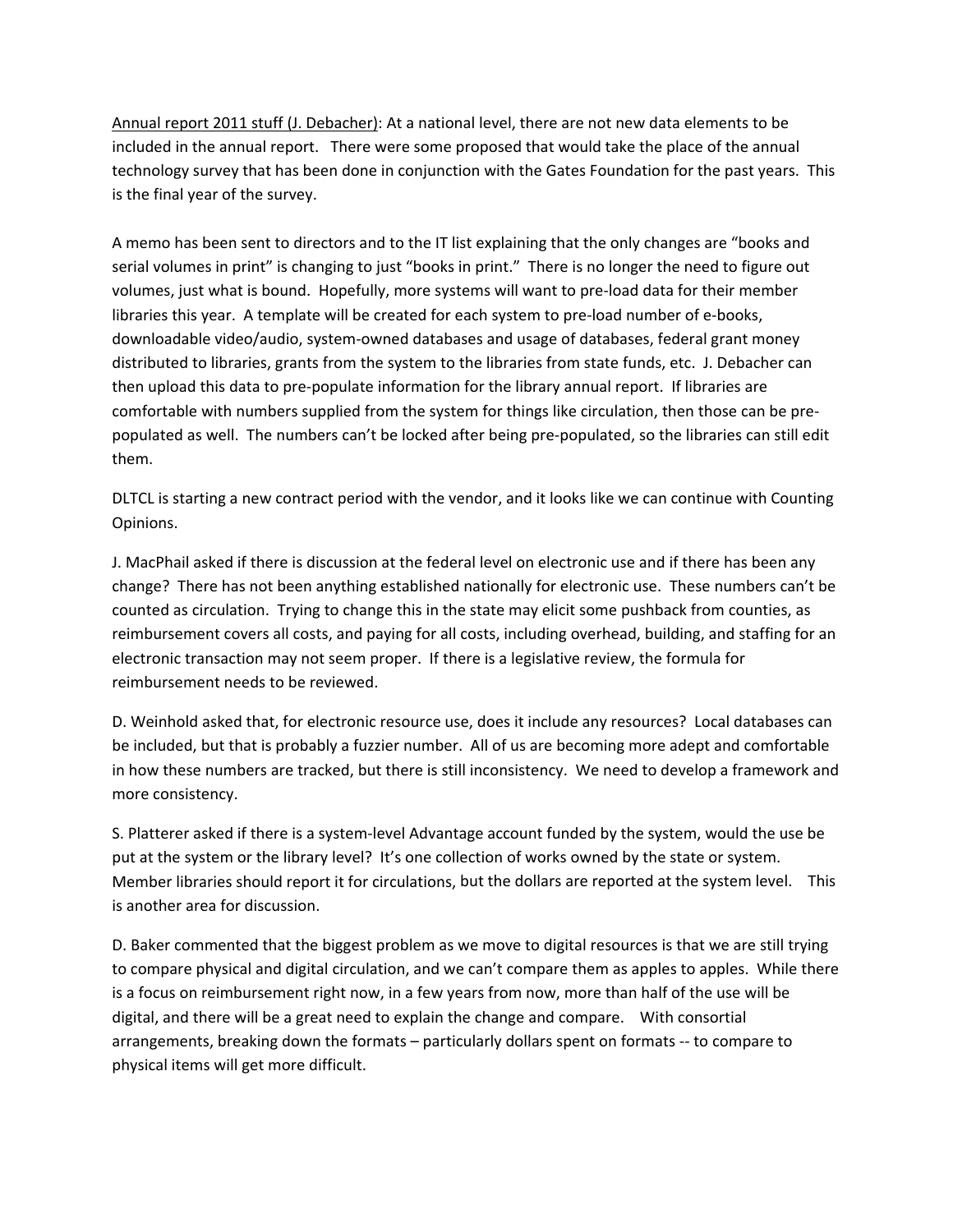L. Stainbrook thought there would be value to know how many circs per e-audio or e-video per dollar amount. We may want to look at dollars and circulation for different kinds of e-content.

There was more discussion about reimbursement. We are at the beginning of a huge shift of what we consider to be a patron. There will be different types of patrons, including people who use the library and never come into the building. This shift will impact how we view reimbursement.

T. Hennen asked if any system was seeing an increase in physical book circulation system‐wide. No system is seeing such an increase. The number of physical items checked out is down across the state. Video and audio is probably dropping off more than books. Virtual visits and online use is already increasing, though e‐book use still pales in comparison with physical circulation.

Status of concealed carry decisions by member library boards and library system boards (Weinhold, on behalf of Mead PL): Nine of the group reported banning concealed weapons. None of the group reported taking no action. Most of the group is waiting for their municipalities to take action. S. Platterer reported that, in their case, they don't have to do anything as there is a preschool in their building. M. Arend sent an email out to their directors to see how many of them would not ban. Three out of 30 said they would not ban.

K. Hewitt asked if the question of increased insurance rates has been mentioned. CIVMIC has backed off from their original stance that posting signs would increase rates. Since a number of good‐sized cities and counties are banning, they obviously don't see a problem with it. Two small libraries in OWLS are not banning.

WPLC Statewide Buying Pool: The buying pool is a go. The selection committee will be revamped and a selection policy is being developed in light of some concerns about the collection. The collection is intended as a popular materials collection. It may help to build a mechanism for recommendation of titles to acquire. A patron recommendation mechanism will be added to OverDrive soon. There was concern expressed that if the selection committee gets too large, it won't be functional. The process for selection is being revamped to deal with the size of the committee and also the amount of dollars to be spent. There were questions about the bills and about some recent privacy issues that will be taken up by WPLC at their meeting next week.

Wisconsin User/Non-User Survey: The survey is still in the works. Money has been collected from system, WLA Foundation, and SRLAAW. The survey will be a mail survey with an online component, and may be done in early 2012 to match the time period of previous surveys (though a year later) and to help with response rate. Unless there is objection, the WPLC board will be asked next week to postpone the survey until early 2012.

SRLAAW e-mail list – update subscribers, hosting (Weinhold/Appleton PL): Thanks to Appleton PL and to OWLS for maintaining the SRLAAW list. Because of an old listserv tool and restrictions related to the size of the message, Appleton PL would like to not host the list anymore. It will move to Lakeshores. The subscriber list currently has a lot of retired people on it and lots of people no longer working in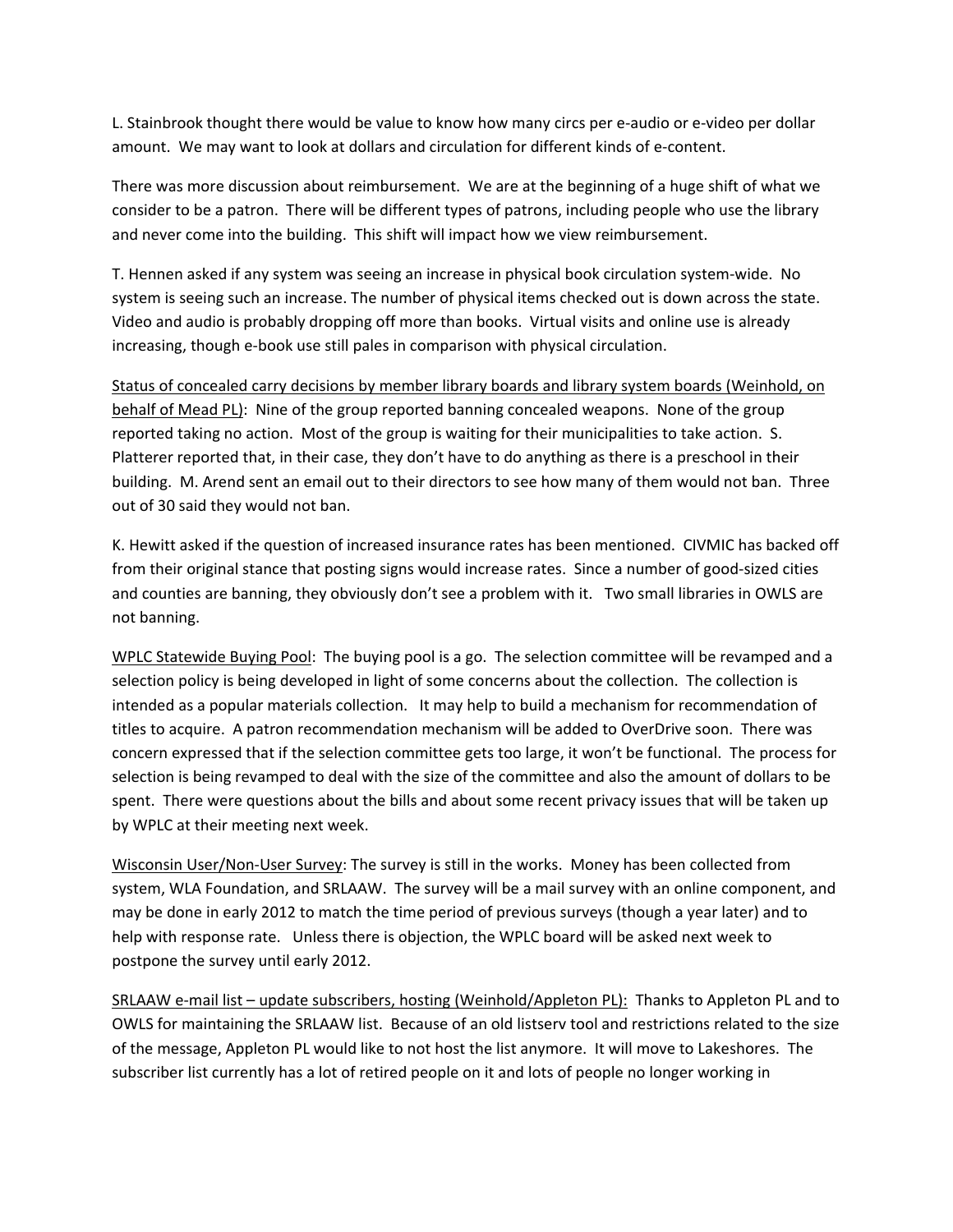Wisconsin. The group decided to prune the list to include only current SRLAAW participants, including WiLS, WLA, and DLTCL.

## Reports from affiliated members on items not covered in the agenda:

# *DLTCL:*

B. Bocher reported that hiring for Mike Cross' position is moving forward. Barb Huntington's position is currently open and advertised. The next position that will be opened and advertised is Al's position of data coordinator. He appreciates everyone's patience as they just try to keep the lights on! M. Berninger reported that the assistant director position has been filled by Lisa Weichert, the BadgerLink coordinator. They are working on BadgerLearn with WiLS and WPLC. They are also working on, "Found in Wisconsin," an extremely helpful adjunct to the Wisconsin Heritage Online project. It allows discovery of digitized collections held by various libraries. The reduction of the collection is complete. Madison Public Library will be moving their collection in soon.

K. Kiefer thanked all of the DLTCL team for working so shorthanded. There has been a creative and willing attitude while looking at repurposing resources in the team. He reported that, at the meeting of the Chief Officers of State Library Agencies (COSLA), there were some consistent themes:

- Funding isn't getting any better at state or federal level. The best we can hope to do is to stay even.
- There was a spoken emphasis on prioritizing what is of most value and is most important for the customer.
- Things could be a lot worse than what we're seeing in Wisconsin. Some of the stories they heard were shocking. Texas was cut by 2/3, with no systems and no revenue sharing. With all of these stories, the thought that kept being spoken was being creative and continuing to add value. Partnership is key. Even within DPI, the teams have to assist one another. The school library team has lost their federal funding, so teams will have to partner to support them.
- If there is one thing to convey, it's the combination of two words: libraries and learning. It's important to convey the lifelong learning aspect of libraries.
- We should also be thinking about how libraries can help with workforce development. Libraries as community resources can help provide resources and places for people to get their business plans created, etc.
- We have to continue to look at how to provide the most efficient service possible. We need to have hard conversations about how we look as a state going forward.

### *WiLS*

Thanks to all of you who attended the WiLS community meetings. The meetings served two purposes: to gather information for WiLS strategic planning and to get people together to talk and build new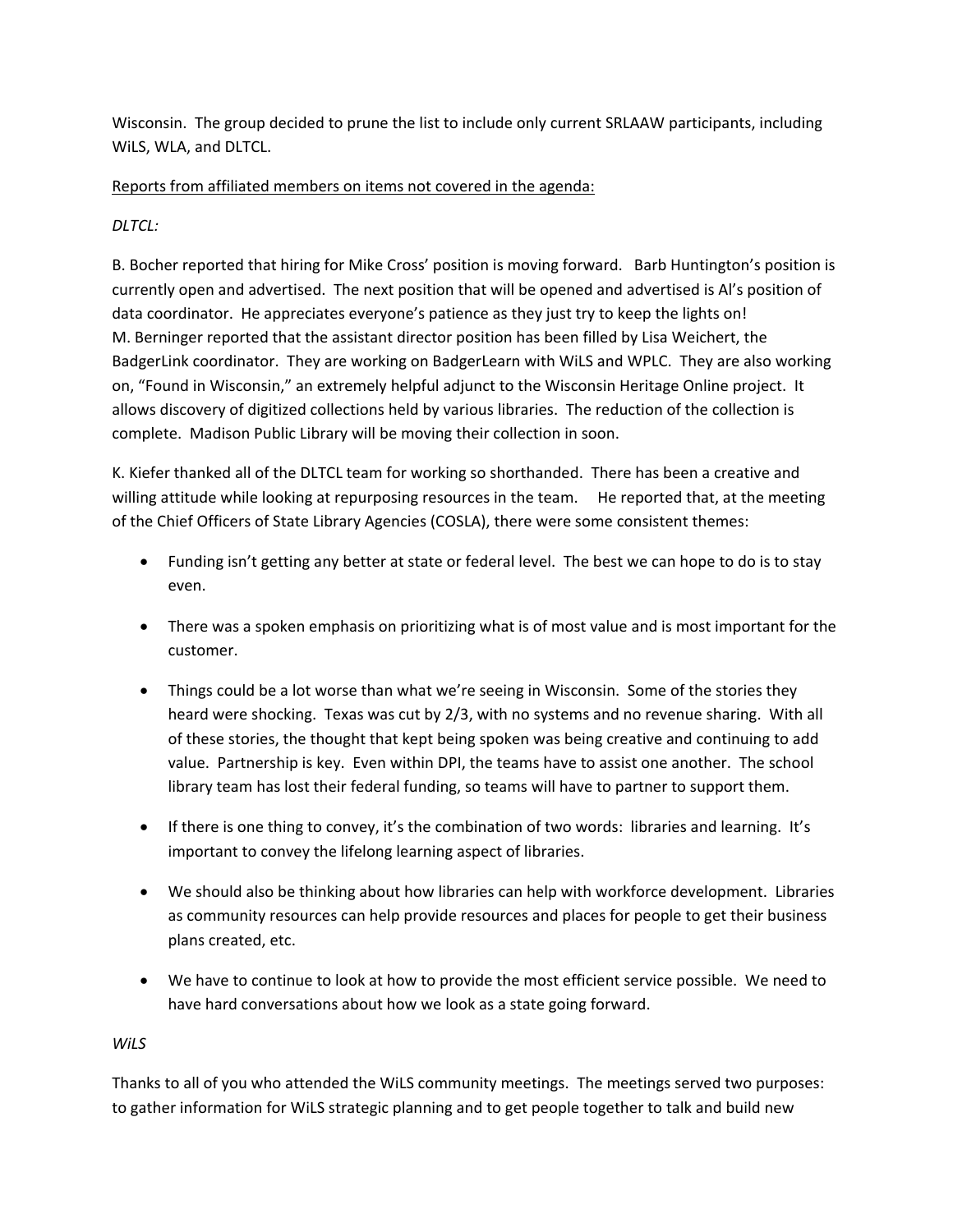relationships. The results are being compiled and will be shared after the strategic planning process is completed.

A committee is forming for WiLSWorld planning, and S. Morrill asked for volunteers. K. Hewitt volunteered to be part of the committee.

In the cooperative purchasing area, negotiations are underway for a large variety of databases. S. Gold has received calls from individual libraries in systems asking for pricing. She has been in touch with libraries that are not Level 1 members about this. If you have five or more libraries interested in a database, it's probably worth asking S. Gold for a quote.

WiLS will be showcasing their Order Direct vendors at WLA, and is looking for suggestions for additional vendors.

There is a new ILL borrowing service underway, and seems to be going well. The service is really geared toward libraries that are having retirements or refocusing of staff and looking to outsource some work.

The virtual reference group met. The original plan was to survey interest and then have another meeting. However, instead, costs are being compiled and responses will be collected after that. There will probably not be another in-person meeting.

*WLA*: No report

### Around the table:

### *Final budget decisions based on 2012 System Aid reductions*

K. Hewitt reported that they will be sharing technology staff with another system, have renegotiated their lease with their landlord to save \$15,000 next year. They also applied for a Madison Community Foundation grant.

K. Ross reported that they have a building for sale.

J. Thompson reported that, after many decades of service, their books by mail service will end on March 31, 2012. It was a tough decision for their board.

W. Burkhalter reported that they will be sharing a position. Another employee went from full to % time. They will be subscribing to OverDrive Advantage, but their resource library will be paying for it, so the resource library contract went down. They will be going to four day delivery for intersystem delivery. For intra‐system delivery, they have a contract with no increase.

J. Debacher asked that if systems hear of libraries getting higher than a 8‐10% reduction, please let him know so he can keep a tally on it. Spring Green is taking a 33% cut. There is one library in the Indianhead system potentially taking a 50% cut. It's also looking bad for Waukesha Public Library.

*Other*